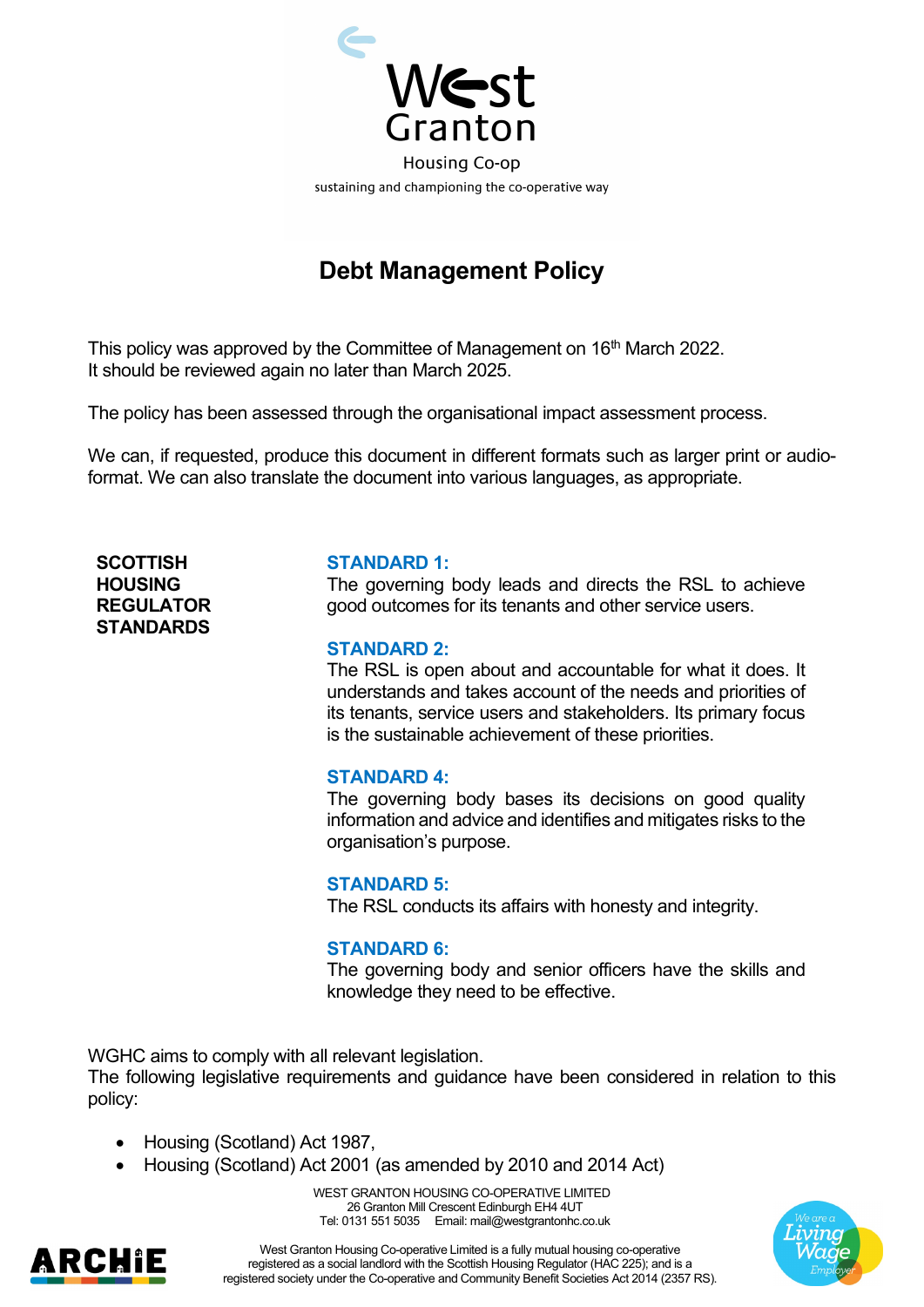

- Guidance for Social Landlords on Pre-Action Requirements and Seeking Repossession of Social Housing (Section 155 of the 2010 Act)
- Consumer Credit Act 1974 (as amended by Consumer Credit Act 2006)

WGHC aims to comply with all relevant best practice. The following have been considered in relation to this policy:

• The Scottish Social Housing Charter.

# **Contents**

| 1.0 |                                                              |  |
|-----|--------------------------------------------------------------|--|
| 2.0 |                                                              |  |
| 3.0 |                                                              |  |
| 3.1 |                                                              |  |
| 3.2 |                                                              |  |
| 3.3 |                                                              |  |
| 3.4 |                                                              |  |
| 3.5 |                                                              |  |
| 3.6 |                                                              |  |
| 3.7 |                                                              |  |
| 3.8 |                                                              |  |
| 3.9 |                                                              |  |
|     |                                                              |  |
| 4.1 |                                                              |  |
| 4.2 |                                                              |  |
| 4.3 |                                                              |  |
| 4.4 |                                                              |  |
| 4.5 |                                                              |  |
| 4.6 |                                                              |  |
| 4.7 |                                                              |  |
| 5.0 |                                                              |  |
| 5.1 |                                                              |  |
| 5.2 |                                                              |  |
| 5.3 |                                                              |  |
| 5.4 |                                                              |  |
|     | APPENDIX 1 - WGHC SCHEDULE OF RATES FOR RECHARGED REPAIRS 12 |  |

| Document Name:   | Document Template  | Version:      | 1.0          |
|------------------|--------------------|---------------|--------------|
| Created:         | David Mills        | Version Date: | 26/01/21     |
| Owner:           | David Mills / WGHC | Review Due:   | 25/01/24     |
| Location / Path: | WGHC \ M:          | Pages:        | Page 2 of 12 |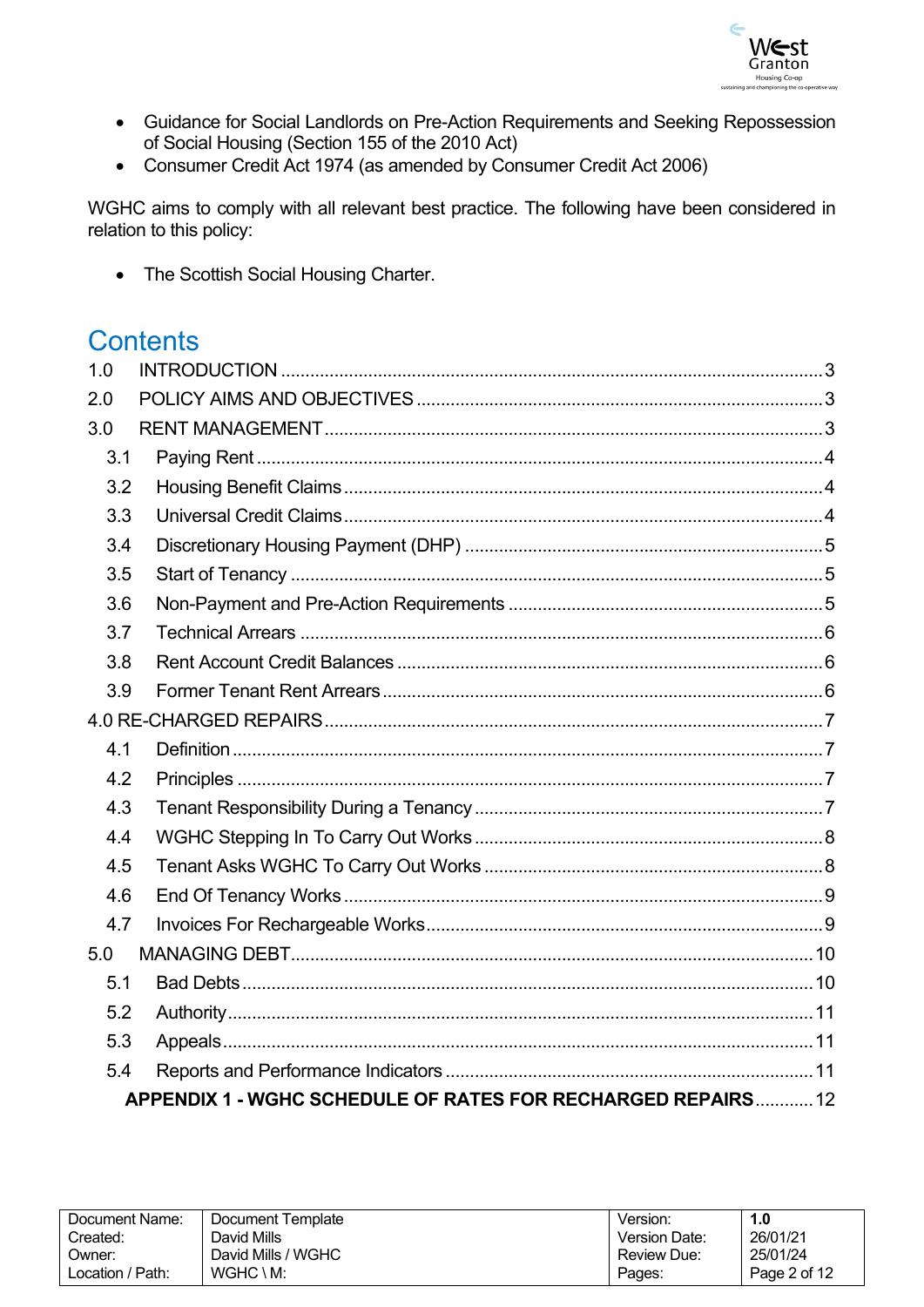

# <span id="page-2-0"></span>**1.0 INTRODUCTION**

This policy covers the management of debt owed to WGHC by tenants or former tenants. The majority of tenant debts will be arrears of rent.

Some additional debt may arise from works carried out by WGHC during or at the end of the tenancy which then may then have to be charged to the tenant.

It is important to integrate the management of all monies owed to us by tenants, to help us to assist the tenant and to ensure correct pre action procedures are followed.

## <span id="page-2-1"></span>**2.0 POLICY AIMS AND OBJECTIVES**

We will try to instil a payment culture and provide relevant information and assistance to our tenants where possible. Our overall objectives are to maximise WGHC's rental income, minimise tenant debt and achieve long term tenancy sustainment.

The Housing (Scotland) Act 2010 provides a pre-action protocol relating to proceedings for claims made by a social landlord against a tenant for possession due to rent arrears. The message of that pre-action protocol, as reflected in this policy, is that eviction proceedings should be a last resort.

We will try to promote proactive, preventative approaches rather than being solely focused on reactive enforcement measures. When required, we will work with external agencies to help resolve individual cases of rent arrears.

We wish to avoid conflicts of interest or responsibility which can arise when a WGHC contractor carries out work on a WGHC property on behalf of a WGHC tenant. We will therefore discourage WGHC contractors from carrying out works which are the responsibility of tenants.

## <span id="page-2-2"></span>**3.0 RENT MANAGEMENT**

WGHC depends on the rent collected from tenants for its main source of income. It is therefore the policy of WGHC to keep the level of arrears to an absolute minimum in order to maximise income in the interest of the co-op and its members.

Each tenant will have an individual rent account and we will try to ensure that all transactions are recorded accurately. We will monitor accounts regularly to look for problems including nonpayment and overpayments.

Whilst a serious view will be taken of outstanding rent arrears due to non-payment, it is recognised that many tenants are financially disadvantaged and a caring and sympathetic approach will be adopted. Where possible, WGHC will actively assist tenants with benefit claims and signpost to relevant external agencies for assistance with debt and welfare rights advice.

WGHC has absorbed all its service charges into its rent, with the exception of the 12 car parking spaces within the Forthquarter development. For those tenancies, an additional weekly £1 service charge is applied.

| Document Name:   | Document Template    | Version:           | 1.0          |
|------------------|----------------------|--------------------|--------------|
| Created:         | David Mills          | Version Date:      | 26/01/21     |
| Owner:           | David Mills / WGHC   | <b>Review Due:</b> | 25/01/24     |
| Location / Path: | $WGHC \setminus M$ : | Pages:             | Page 3 of 12 |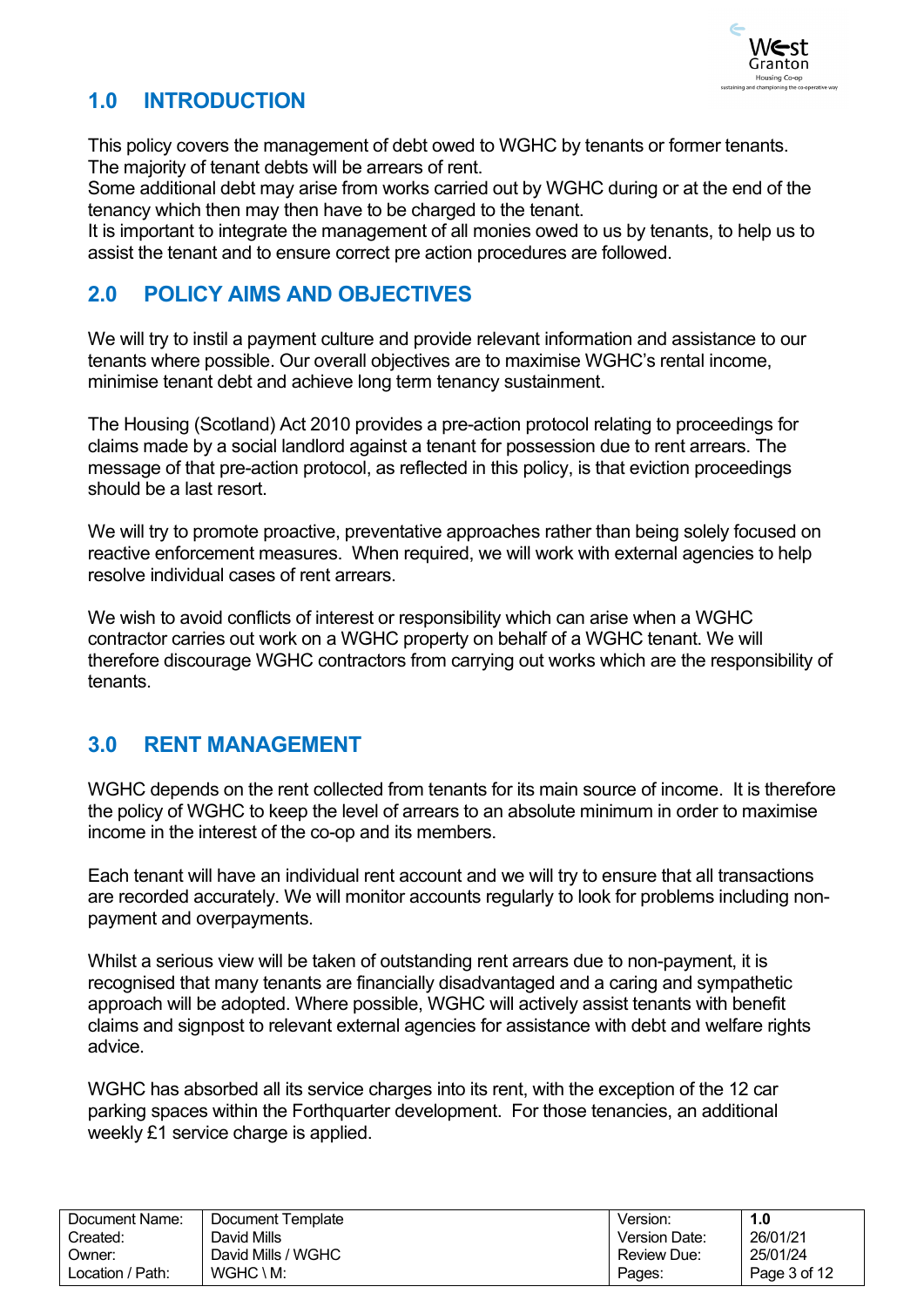

This charge is clearly stated on the tenant's Scottish Secure Tenancy Agreement. For the purposes of this policy any debt relating to this service charge shall be treated in the same way as rent.

Our primary source of income is rent.

As WGHC's primary source of income is rent, in cases where a tenant has multiple debts to WGHC, debt priority will be given to rent arrears.

#### <span id="page-3-0"></span>3.1 Paying Rent

Once a tenancy agreement is signed, WGHC tenants are contractually obliged to pay both the rent and service charge (as applicable) weekly, in advance, on a Monday. Tenants who wish to pay by any other frequency (e.g. fortnightly, 4 weekly, monthly) will be advised that payments in advance are expected.

Tenants can pay:

- by debit card in the office or over the phone;
- by cash in the office;
- by bank standing order or direct debit;
- by direct Housing Benefit payments.
- by direct Housing Cost payments (Universal Credit)

#### <span id="page-3-1"></span>3.2 Housing Benefit Claims

WGHC will offer assistance to tenants to complete housing benefit claim forms and verify documents in accordance with the Revenues and Benefits Verification Framework.

We will encourage direct payments to WGHC and where possible, pursue the local authority to process claims within a reasonable time period. Where practicable, we will take intervention action with suspended and cancelled claims. Intervention action includes determining additional information required by the local authority and liaising with the tenant to try to ensure such information is submitted.

We will try to maintain an effective working relationship with both City of Edinburgh of Council and the tenant to help ensure periods of suspension are kept to a minimum.

Ultimately however it is the responsibility of the tenant to claim benefits and to provide any information required in connection with claims. It is the responsibility of each tenant to ensure their rent is paid in full, even if they are entitled to housing benefit.

#### <span id="page-3-2"></span>3.3 Universal Credit Claims

WGHC will offer assistance to tenants who wish to claim or who are claiming Universal Credit, including the housing cost element.

WGHC will verify all rent charges with the DWP through the landlord portal. This includes any changes to rents, such as rent increases.

| Document Name:   | Document Template    | Version:           | 1.0          |
|------------------|----------------------|--------------------|--------------|
| Created:         | David Mills          | Version Date:      | 26/01/21     |
| Owner:           | David Mills / WGHC   | <b>Review Due:</b> | 25/01/24     |
| Location / Path: | $WGHC \setminus M$ : | Pages:             | Page 4 of 12 |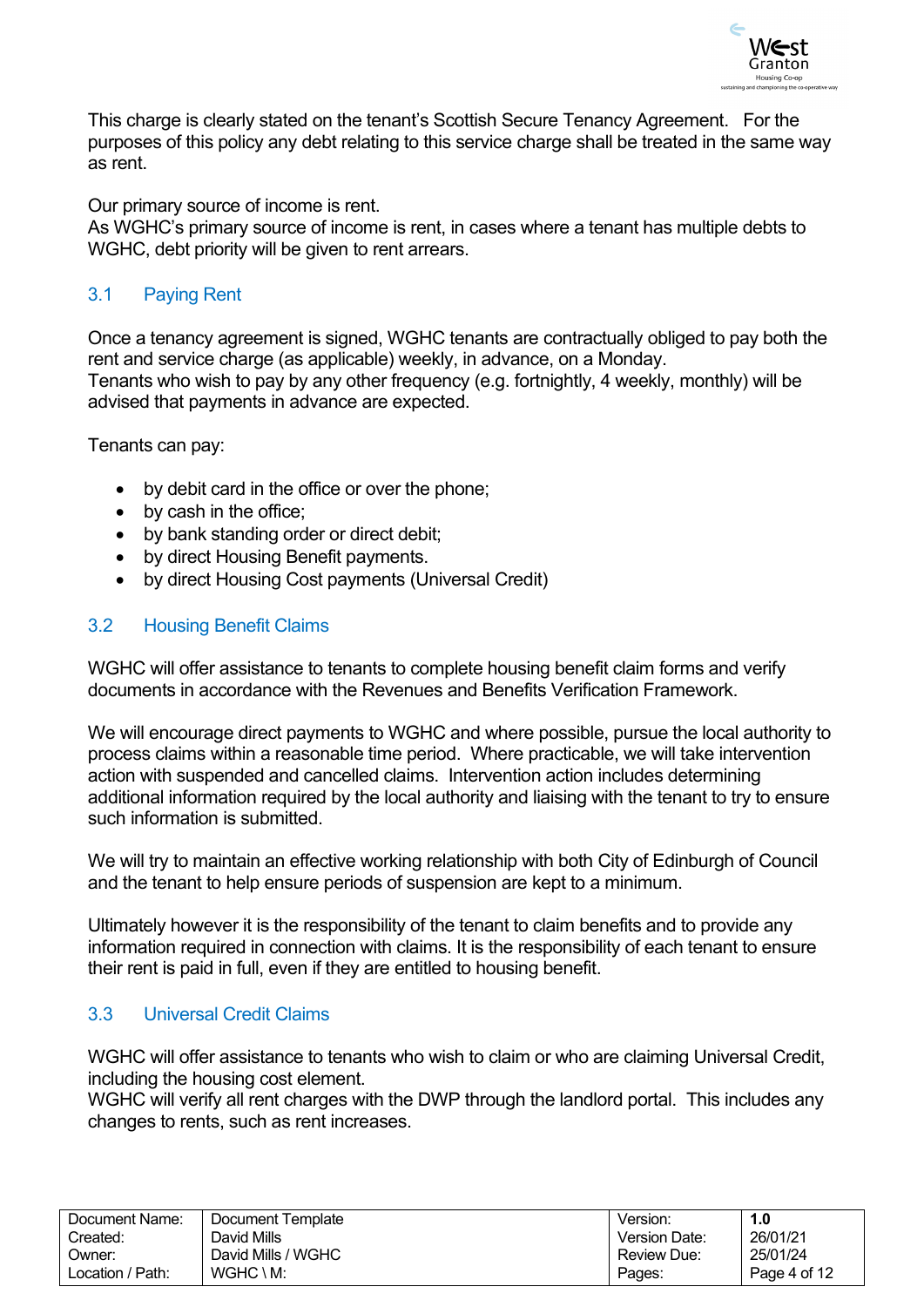

We will try to maintain an effective working relationship with the DWP, although it is recognised the DWP does not have a joint working partnership arrangement in place such as WGHC has with the City of Edinburgh Council.

#### <span id="page-4-0"></span>3.4 Discretionary Housing Payment (DHP)

In relation to under-occupancy and Housing Benefit or the housing cost element of Universal Credit, WGHC will always try to ensure that the relevant claim letter is generated on the tenant's behalf, arrange for the tenant to sign the claim letter and then send it directly to the City of Edinburgh Council's DHP team for processing.

Where a claim for DHP is being made due to a shortfall in rent or financial hardship, again WGHC will always try to assist the tenant in making this claim.

#### <span id="page-4-1"></span>3.5 Start of Tenancy

Rent obligations will be made clear at the sign up date.

New Tenants must pay their rent (full or part) in advance at the point of signing for their tenancy. When a new tenant is on Benefits and claims for Housing Benefit when their tenancy starts it would be impractical to expect payment and we would not demand rent in advance from someone in this position.

A Housing Benefit claim should be completed where it looks like the tenant will qualify for housing benefit. It should be made clear that HB will only be payable from the date a tenant moves in to the WGHC property. The tenant should be advised that they need to respond to any requests for information from either the City of Edinburgh Council or ourselves regarding rent or housing benefit. Proof of income must be supplied or forwarded as soon as possible for all in the household.

If the new tenant is currently a tenant of another property and in receipt of housing benefit, they should sign a request for overlap of housing benefit to be paid from their date of entry. A maximum of 4 weeks overlap may be allowed under the HB Regulations for a Two Homes Payment.

For tenants in receipt of Universal Credit, (UC), staff should encourage tenants to agree to direct payments from the DWP; this allows the rent element of their benefit to be paid directly to WGHC. This can only be done from the second payment onwards of UC.

Where a UC claimant gets the rent element paid directly to them and then fails to pay their rent to WGHC, an application to have Direct Payments made to the WGHC should be made as soon as possible. This is generally after 2 payments have been missed.

#### <span id="page-4-2"></span>3.6 Non-Payment and Pre-Action Requirements

If the rent for the week (and any service charge, if applicable) is not paid in full by the Sunday, the tenant shall be considered to be in arrears and appropriate debt management should be taken.

| Document Name:   | Document Template    | Version.      | 1.0          |
|------------------|----------------------|---------------|--------------|
| Created:         | David Mills          | Version Date: | 26/01/21     |
| Dwner:           | David Mills / WGHC   | Review Due:   | 25/01/24     |
| Location / Path: | $WGHC \setminus M$ : | Pages:        | Page 5 of 12 |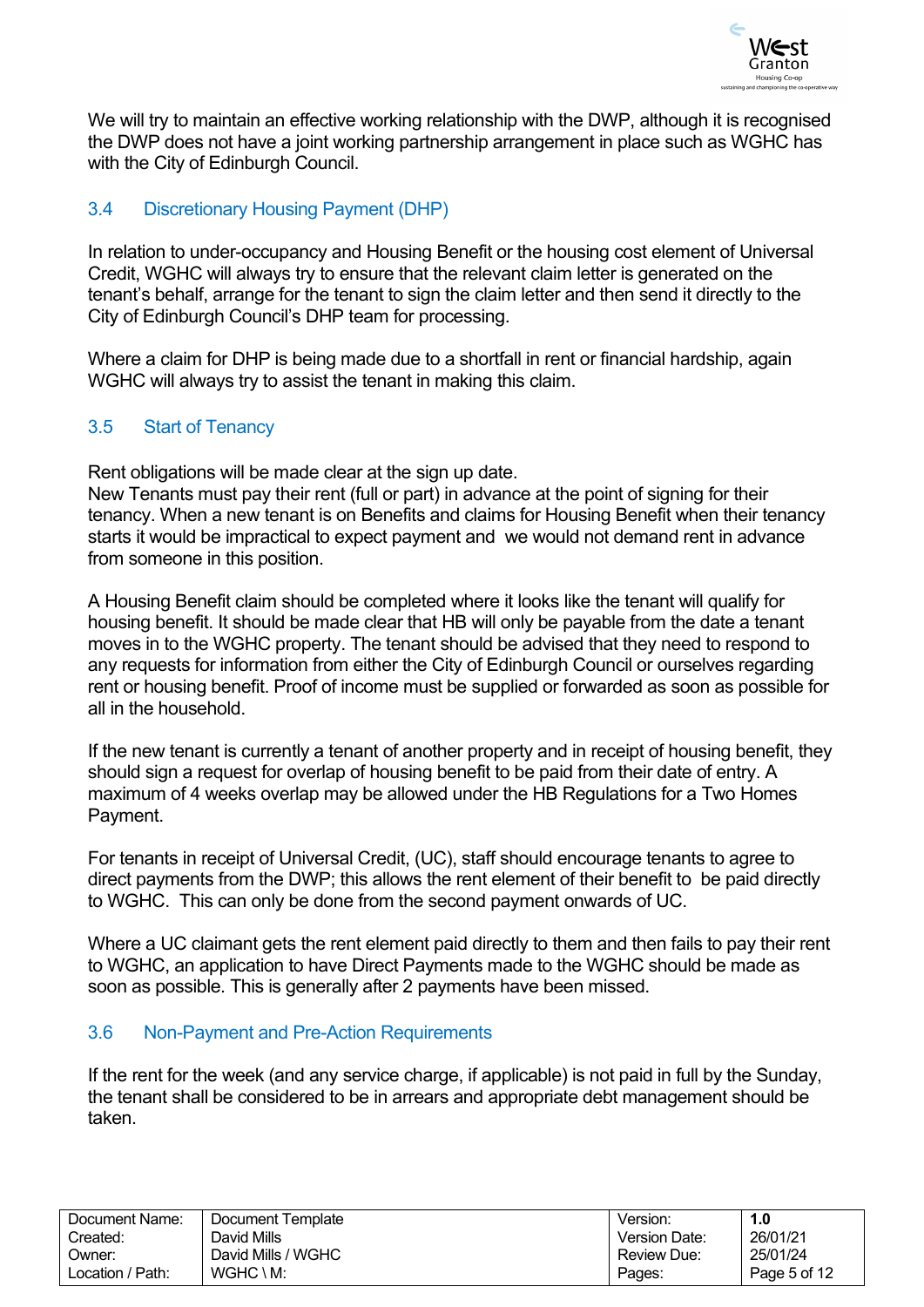

WGHC will monitor individual rent accounts on a weekly basis. We will keep accurate records of all arrears actions taken.

Through such monitoring we aim to identify cases of concern, achieve early intervention and resolve cases effectively. We will only serve a Notice of Proceedings for the Recovery of Possession (NOP) as a last resort action.

A NOP is a pre-action notice to commence eviction action. Before WGHC can serve a NOP to commence eviction action against a tenant for rent arrears, we must **first** fulfil the terms of the Pre-Action Requirements as set out in Section 155 of the Housing (Scotland) Act 2010. We will have in place written procedures to assist us in doing this.

#### <span id="page-5-0"></span>3.7 Technical Arrears

In some cases we recognise that part or all of the rent be paid outwith the normal weekly cycle. Most commonly this will apply to tenants who receive housing benefit for all or part of their rent. Housing benefit is generally paid in arrears, either fortnightly or four weekly.

If a rent account is in arrears but we know that it will be cleared in full by the next relevant housing benefit payment then we shall consider this as "technical arrears" and debt management action will not apply.

However, rent unpaid pending housing benefit new claims, suspended claims or reduced payments being appealed will not be considered as technical arrears.

#### <span id="page-5-1"></span>3.8 Rent Account Credit Balances

Many WGHC tenants choose to build up credit in their rent account by paying more than is due. However some overpayments are made unintentionally, both by tenants and in the form of benefits.

WGHC will try to identify and resolve such overpayments. We will have in place written procedures to assist us in doing this.

#### <span id="page-5-2"></span>3.9 Former Tenant Rent Arrears

To minimise former tenant debt we will advise all tenants ending their tenancy what rent they will be due to WGHC by the end of the tenancy. Where possible, WGHC will obtain a forwarding address and contact details.

We will only pursue former tenant debt if there is a reasonable chance of recovery. Where the chance of recovery is low, WGHC may take the decision to write off outstanding rent as bad debt.

| Document Name:   | Document Template    | Version:      | 1.0          |
|------------------|----------------------|---------------|--------------|
| Created:         | David Mills          | Version Date: | 26/01/21     |
| Owner:           | David Mills / WGHC   | Review Due:   | 25/01/24     |
| Location / Path: | $WGHC \setminus M$ : | Pages:        | Page 6 of 12 |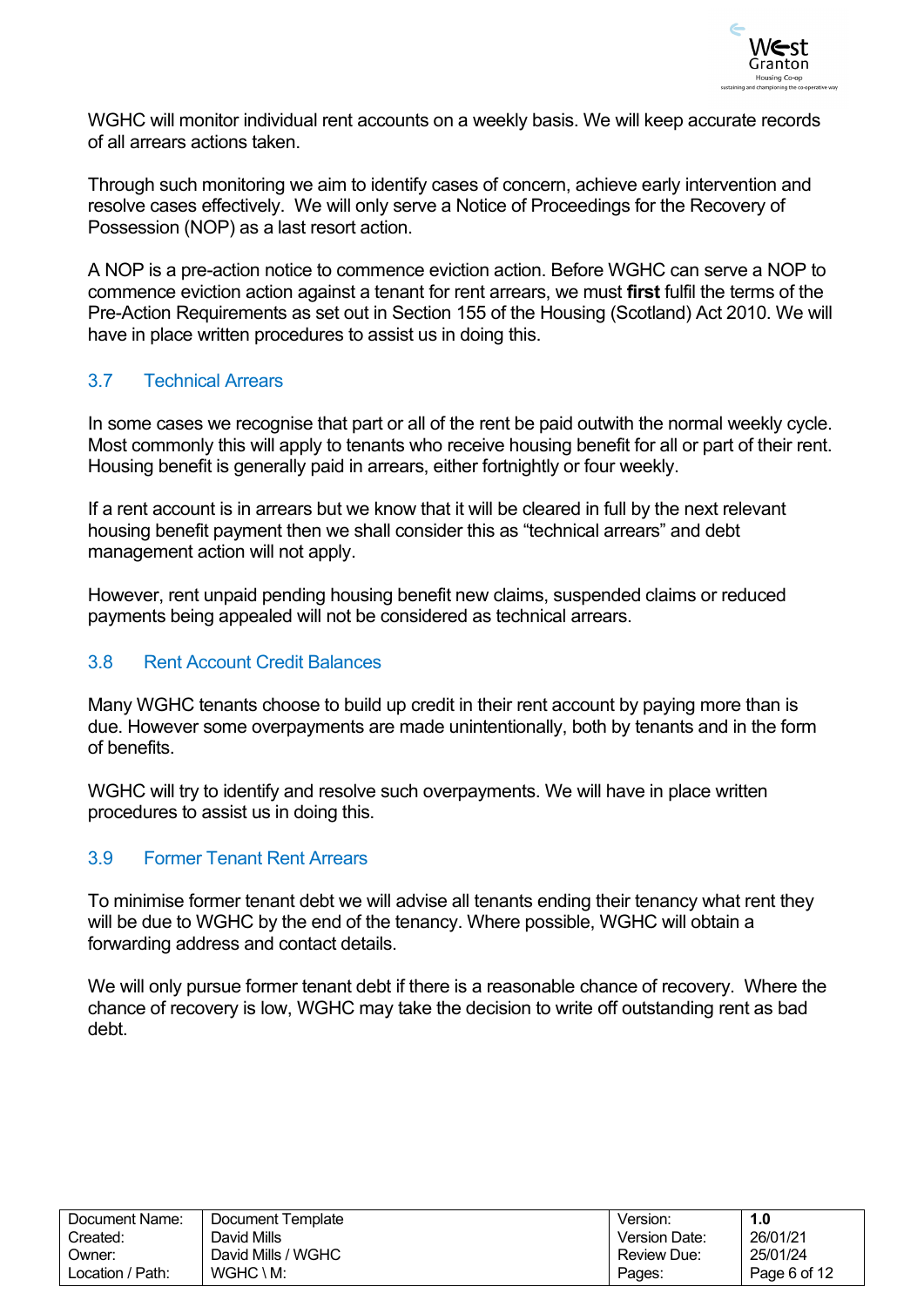

# <span id="page-6-0"></span>**4.0 RE-CHARGED REPAIRS**

#### <span id="page-6-1"></span>4.1 Definition

The most common non rent debts are monies charged by us to tenants or former tenants for the cost of works carried out by WGHC.

This may arise because:

- the works are the tenant's responsibility but WGHC steps in to carry them out;
- the works are the tenant's responsibility but they asked us to carry them out for them;
- the works were the tenant's responsibility but were carried out by WGHC after the end of the tenancy.

#### <span id="page-6-2"></span>4.2 Principles

WGHC recognises that many of our tenants are financially disadvantaged. We will generally not insist on repairs being carried out unless there is a risk to members of the household; or a risk of further damage to the property; or if the problem impacts on other residents or properties.

We will take a sympathetic approach where repairs are necessary because of accidental damage and/or where the tenant is clearly unable to effect a repair themselves.

#### <span id="page-6-3"></span>4.3 Tenant Responsibility During a Tenancy

The tenant's obligations in relation to repairs and maintenance are set out in the tenancy agreement. They may be summarised as follows:

- carrying out minor repairs and internal decoration;
- repairing damage caused wilfully, accidentally or negligently by the tenant or anyone living with the tenant or a visitor to the house; including:
	- o breakage to glass:
	- o choked or damaged sinks, baths or sanitary ware;
	- o replacing lost or broken keys.

When a repair is requested or required WGHC will consider whether the repair arises from damage caused wilfully, accidentally or through negligence.

WGHC staff will take account of the age of the property and length of tenancy in assessing what repairs may be counted as damage and what are due to wear and tear. In recognition of the fact that many tenants are financially disadvantaged we will take a sympathetic view where damage is accidental. However, in relation to lost or stolen keys or key fobs the responsibility will remain with the tenant.

If a repair is the responsibility of the tenant they should be informed of this. Depending on the nature and extent of the repair this may be verbally or in writing, as appropriate. If staff are uncertain they should seek a decision from senior staff (see section 7).

| Document Name:   | Document Template    | Version.      | 1.0          |
|------------------|----------------------|---------------|--------------|
| Created:         | David Mills          | Version Date: | 26/01/21     |
| Owner:           | David Mills / WGHC   | Review Due:   | 25/01/24     |
| Location / Path: | $WGHC \setminus M$ : | Pages:        | Page 7 of 12 |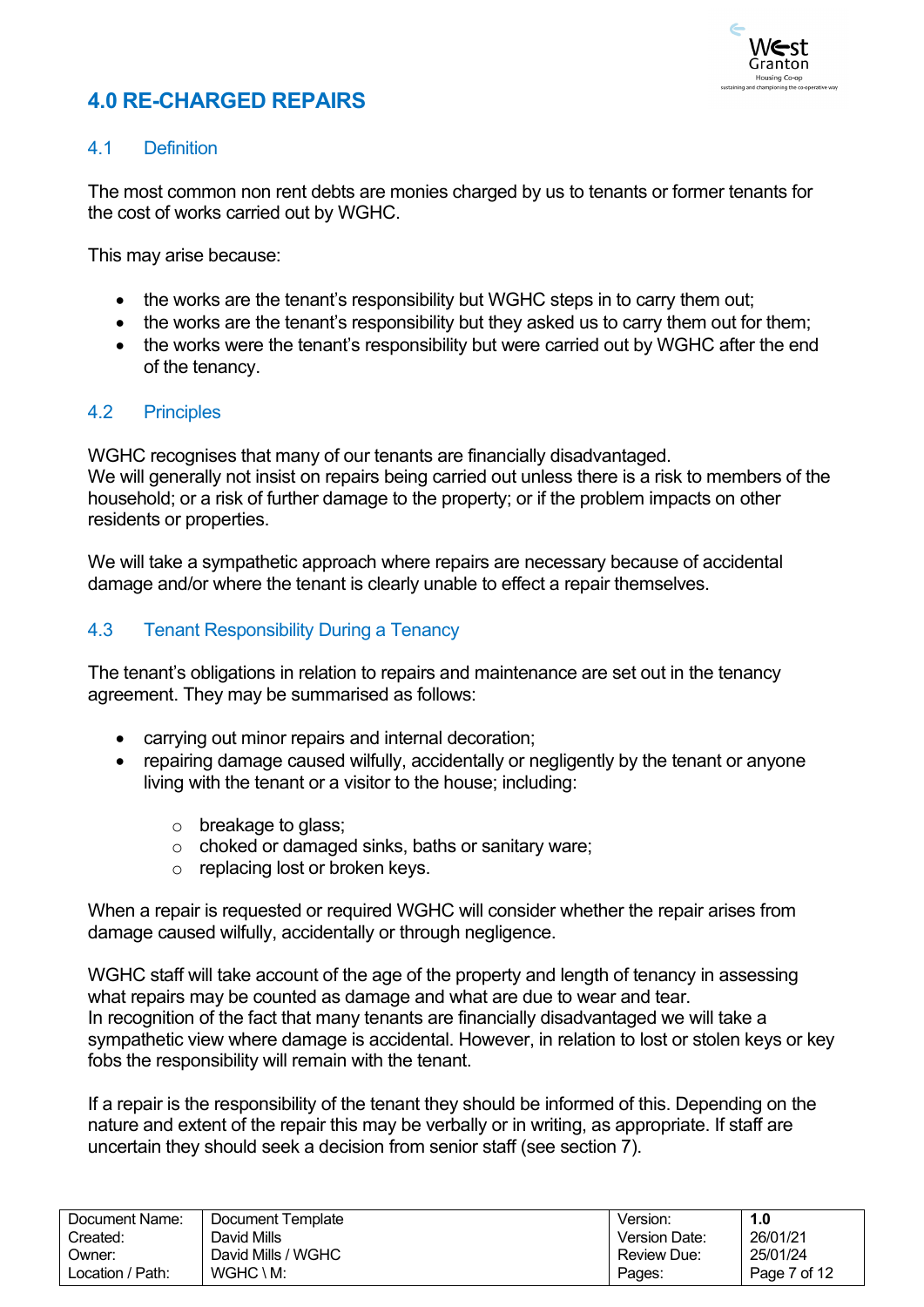

#### <span id="page-7-0"></span>4.4 WGHC Stepping In To Carry Out Works

Where a tenant has been informed that a repair is their responsibility it will normally be left to the tenant to carry out the work in their own time.

If appropriate the tenant should be advised to contact their insurance company. However WGHC does have the right, in accordance with the tenancy agreement, to step in and carry out the works and recharge the tenant. WGHC will only step in and carry out the works where:

- the tenant has failed to carry out the work within a reasonable time; and
- the problem is of an emergency or urgent nature; or
- the problem is affecting other properties; and/or
- the problem is unsightly or unhygienic.

#### **Authority to proceed is set out in Section 7.**

The tenant will be given reasonable notice that WGHC intends to carry out the works. The length of notice will depend on the nature and urgency of the works.

The tenant will be advised of the cost which will be charged. This will either be the cost listed in WGHC's *Schedule of Rates for Rechargeable Repairs* or a reasonable estimate of the cost if it is not listed.

The tenant will be recharged for the work.

#### <span id="page-7-1"></span>4.5 Tenant Asks WGHC To Carry Out Works

A tenant may request that WGHC carry out works, which are the tenant's responsibility, on their behalf. Section 4.4 above may apply if works are major and/or urgent.

In order to avoid conflicts of interest and responsibility it is preferable that WGHC contractors not are involved in carrying out repairs or other works for our tenants, unless specifically instructed by WGHC. WGHC may carry out the following at the request of a tenant:

- Arrange to uplift items from a house or garden;
- replace locks during working hours;
- replace lost or broken keys or fobs.

In each case WGHC will only do so upon payment of the appropriate fee or if satisfied that payment will be made promptly after completion of the works. The fees are set out in Appendix 1: WGHC's *Schedule of Rates for Rechargeable Repairs.*

We reserve the right to refuse to carry out these works. For example if a tenant has arrears or other debt to WGHC, or if the works are unusual or involve risk.

#### **In relation to other types of work the tenant should be advised to arrange the works themselves.**

In exceptional circumstances, WGHC may agree to a request. For example, if the works are of a specialised nature or the tenant is elderly and/or vulnerable.

| Document Name:   | Document Template  | Version.      | 1.0          |
|------------------|--------------------|---------------|--------------|
| Created:         | David Mills        | Version Date: | 26/01/21     |
| Owner:           | David Mills / WGHC | Review Due:   | 25/01/24     |
| Location / Path: | WGHC \ M:          | Pages:        | Page 8 of 12 |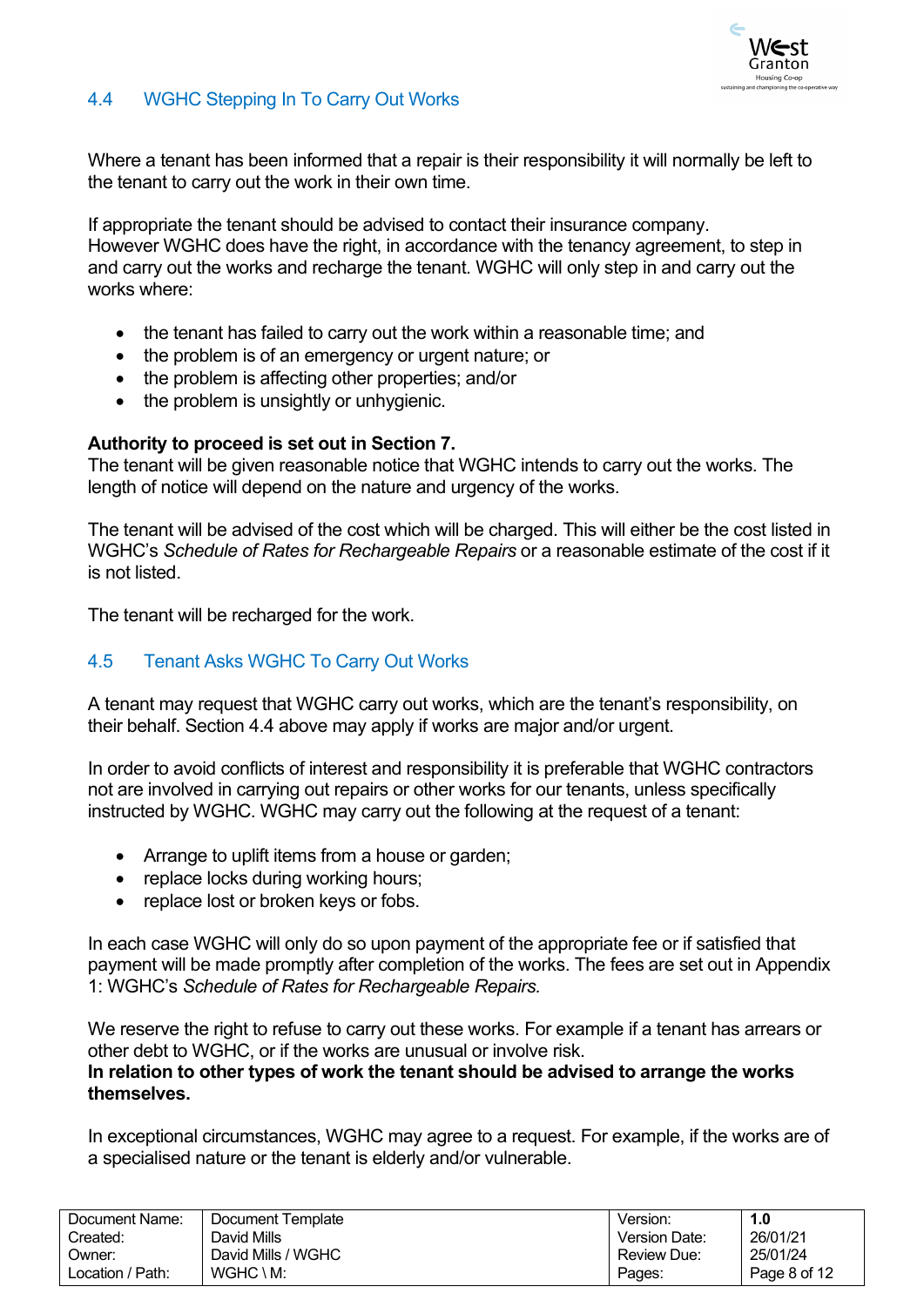

Before WGHC instructs works the tenant will be expected to sign a statement accepting responsibility for the costs and agreeing to pay.

The statement should include the cost which will be charged. This will either be the cost listed in WGHC's *Schedule of Rates for Rechargeable Repairs* or a reasonable estimate of the cost if it is not listed. The CEO/COO is authorised to review and amend the prices in the Schedule of Rates annually.

#### **Authority to proceed is set out in Section 5.2.**

Occasionally a tenant may try to call out a WGHC contractor out of hours to effect a repair. Where a repair is carried out, the tenant may be recharged if the works are clearly their responsibility under the tenancy agreement.

#### <span id="page-8-0"></span>4.6 End Of Tenancy Works

The tenant's obligations at the end of a tenancy are set out in the WGHC tenancy agreement. They may be summarised as follows:

- do any repairs that are their responsibility;
- remove all belongings and remove any fixtures and fittings installed without our written permission;
- leave the house in good decorative order and in a clean and tidy condition:
- leave any garden ground in a neat and tidy condition.

If work is required because of the condition in which the house is left once the tenant moves out WGHC will recharge the tenant or former tenant.

#### **Authority to proceed is set out in Section 5.2.**

In assessing what costs should be recharged:

- We will take account of the age of the property and length of tenancy in assessing what repairs may be counted as damage and what are due to wear and tear.
- We will not recharge for minor items where a house has otherwise been left in reasonable condition;
- We will take account of the age and medical condition of the tenant in assessing what works they might realistically have been expected to do.

#### <span id="page-8-1"></span>4.7 Invoices For Rechargeable Works

On completion of rechargeable works the housing officer will issue to the tenant:

- a letter confirming works are complete and requiring payment within 28 days;
- an invoice raised by WGHC finance for the full cost of the works (and including a description of the works);
- a statement showing the invoice and any payments made.

If the recharge is to a former tenant and we do not have a forwarding address the invoice will nevertheless be raised and held on file. WGHC may instruct a Debt Recovery Service to carry out a trace on them to try to find out where they are living.

| Document Name:   | Document Template    | Version.      | 1.0          |
|------------------|----------------------|---------------|--------------|
| Created:         | David Mills          | Version Date: | 26/01/21     |
| Owner:           | David Mills / WGHC   | Review Due:   | 25/01/24     |
| Location / Path: | $WGHC \setminus M$ : | Pages:        | Page 9 of 12 |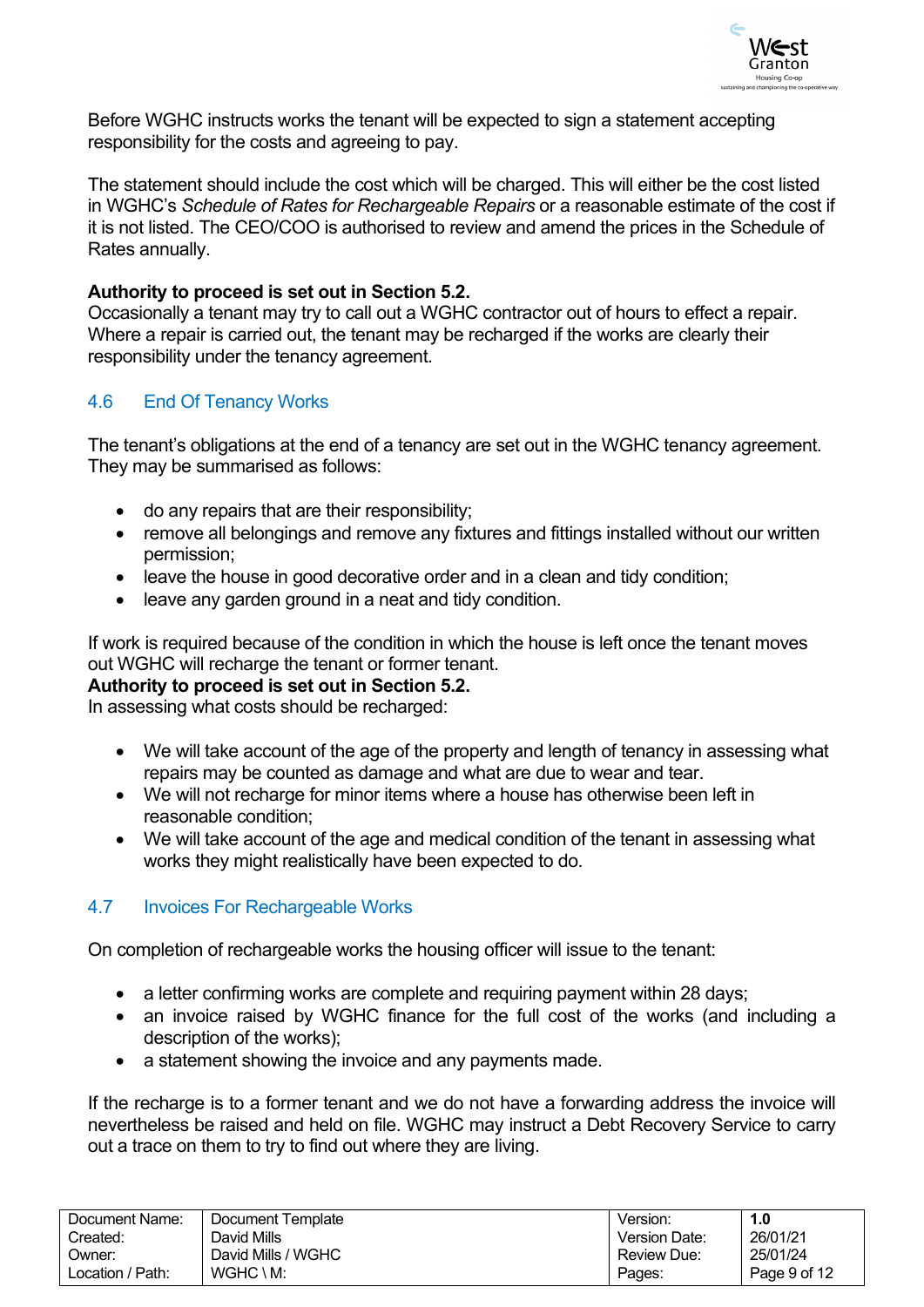

### <span id="page-9-0"></span>**5.0 MANAGING DEBT**

Rent management arrears action will be in accordance with relevant legislation and with WGHC written procedures.

In relation to debt arising from recharged repairs, the debtor is given 28 days from the date of the initial letter to pay. If the tenant fails to pay or requests to pay over a longer period, the housing officer will endeavour to make a repayment agreement with the debtor. This is forbearance on our part, rather than a credit arrangement. Where the debtor also has rent arrears the recharge will be incorporated into any repayment agreement.

In unusual circumstances WGHC may be owed a debt which is neither rent nor a recharged repair. An example would be legal costs awarded against the debtor. In such cases WGHC will pursue payment of the debt in accordance with generally accepted good practice.

WGHC may use the services of a debt collection agency or take legal action to recover a debt. However we will only do so if the chances of recovery are good and the costs are likely to be recovered.

#### <span id="page-9-1"></span>5.1 Bad Debts

WGHC will not write off rent debt from current tenants unless the tenant is declared bankrupt or enters a similar formal legal arrangement (e.g. sequestration), which has the effect of making debt irrecoverable.

WGHC will write off non-rent debts from current tenants after 5 years (or such other time limit as current credit legislation allows) if WGHC has not taken legal action to recover the debt. Debt due from deceased tenants will be written off.

Debt due from former tenants will be written off when there is little prospect of recovery and/or the cost of recovering the debt is likely to be more than the amount which might reasonably be expected to be recovered.

In financial accounting WGHC will make provision for doubtful debt at the following rates:

- Former tenant debt 100%;
- Current tenant rental debt any debt with a repayment agreement of more than one year plus 25% of remaining debt;
- Current tenant other debt  $-75%$ ;
- Other debt reasonable estimate by CEO / COO.

| Document Name:   | Document Template    | Version:      | 1.0           |
|------------------|----------------------|---------------|---------------|
| Created:         | David Mills          | Version Date: | 26/01/21      |
| Owner:           | David Mills / WGHC   | Review Due:   | 25/01/24      |
| Location / Path: | $WGHC \setminus M$ : | Pages:        | Page 10 of 12 |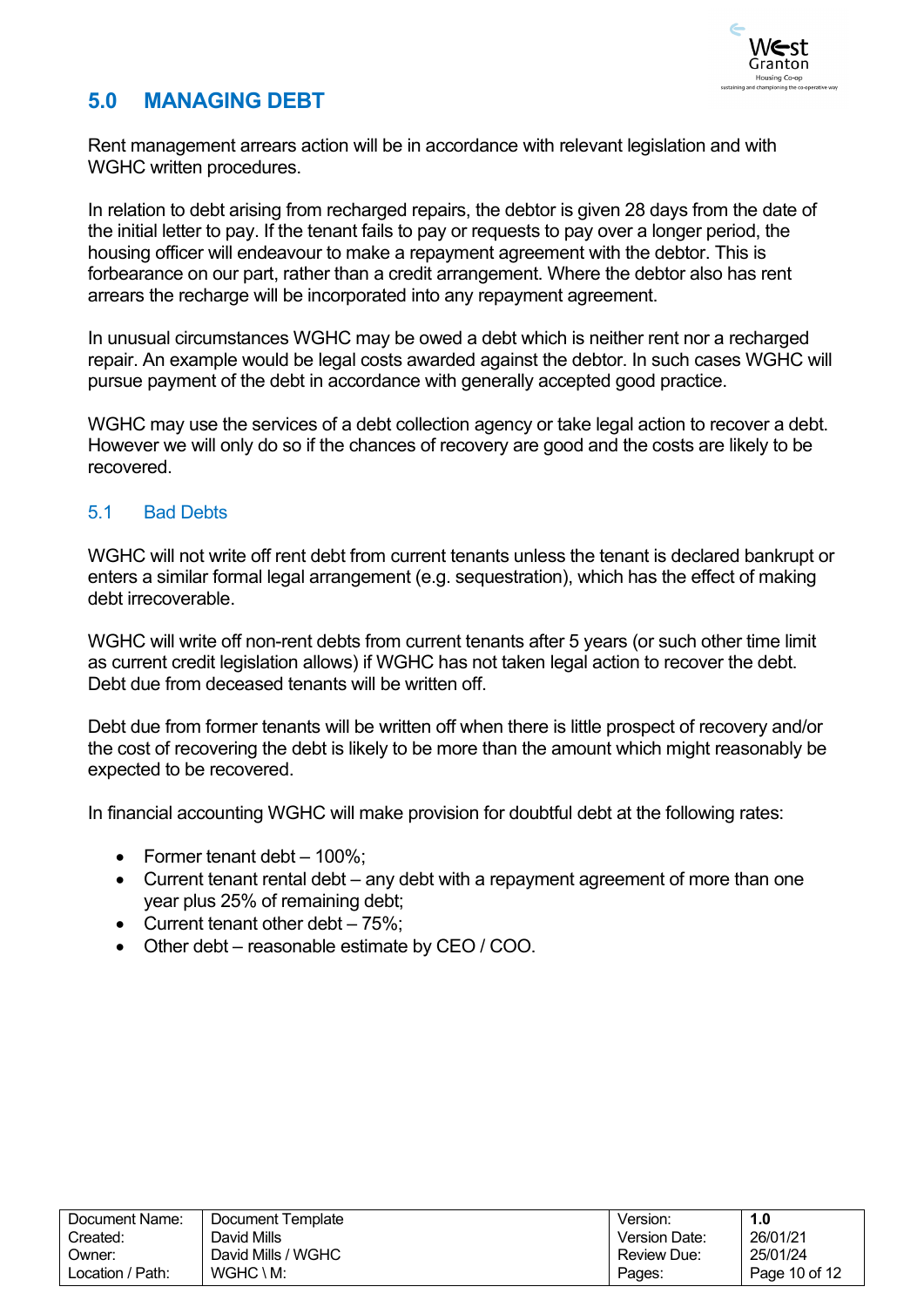

#### <span id="page-10-0"></span>5.2 Authority

Authority to take legal action in relation to rent arrears is set out in the WGHC Tenancy Management Policy.

Authority for other decisions in relation to this policy is as set out below. These decisions will be relatively uncommon so staff should take the opportunity to discuss the case with colleagues where possible.

| To determine if a repair is the tenant's responsibility (4c)                                                                  | Maintenance Manager must agree<br>with COO |
|-------------------------------------------------------------------------------------------------------------------------------|--------------------------------------------|
| To step in and carry out works under (4d)                                                                                     | Maintenance Manager must agree<br>with COO |
| To carry out works at tenant's request (4e)                                                                                   | Maintenance Manager / Housing<br>Manager   |
| To recharge works at the end of a tenancy (4f)                                                                                | COO or CEO                                 |
| To take legal action to recover non-rent debt                                                                                 | COO or CEO                                 |
| To write off a debt which becomes legally irrecoverable<br>following bankruptcy, sequestration or other legal<br>arrangement. | CEO                                        |
| To write off a legally recoverable debt of £750 or less                                                                       | <b>CEO</b>                                 |
| To write off a legally recoverable debt of more than £750                                                                     | Committee of Management                    |

Staff may assume a higher level of authority in an emergency for reasons of health & safety or to secure property. This must be reported as soon as possible to the CEO.

#### <span id="page-10-1"></span>5.3 Appeals

If a decision made in relation to this policy is queried the decision maker may choose to review their decision, especially if new facts or circumstances are disclosed.

If a tenant disagrees with a decision, they have the right to appeal that decision. We will advise tenants at the time of our decision of their right to make an appeal.

WGHC policy on appeals is set out in the Governance Policy. All appeals should be made in writing.

If a tenant appeals against a recharge, then payment will not be pursued between receipt of the appeal and the appeal decision. If a tenant submits a complaint related to the recharge this will not affect our pursuit of payment. The outcome of an appeal will be given in writing.

#### <span id="page-10-2"></span>5.4 Reports and Performance Indicators

Housing Officers will produce and analyse arrears weekly.

The arrears figures will be reconciled with receipts by the AFO on a regular basis. Any errors or queries will be directed to the HM or COO.

| Document Name:   | Document Template    | Version.           | 1.0           |
|------------------|----------------------|--------------------|---------------|
| Created:         | David Mills          | Version Date:      | 26/01/21      |
| Owner:           | David Mills / WGHC   | <b>Review Due:</b> | 25/01/24      |
| Location / Path: | $WGHC \setminus M$ : | Pages:             | Page 11 of 12 |